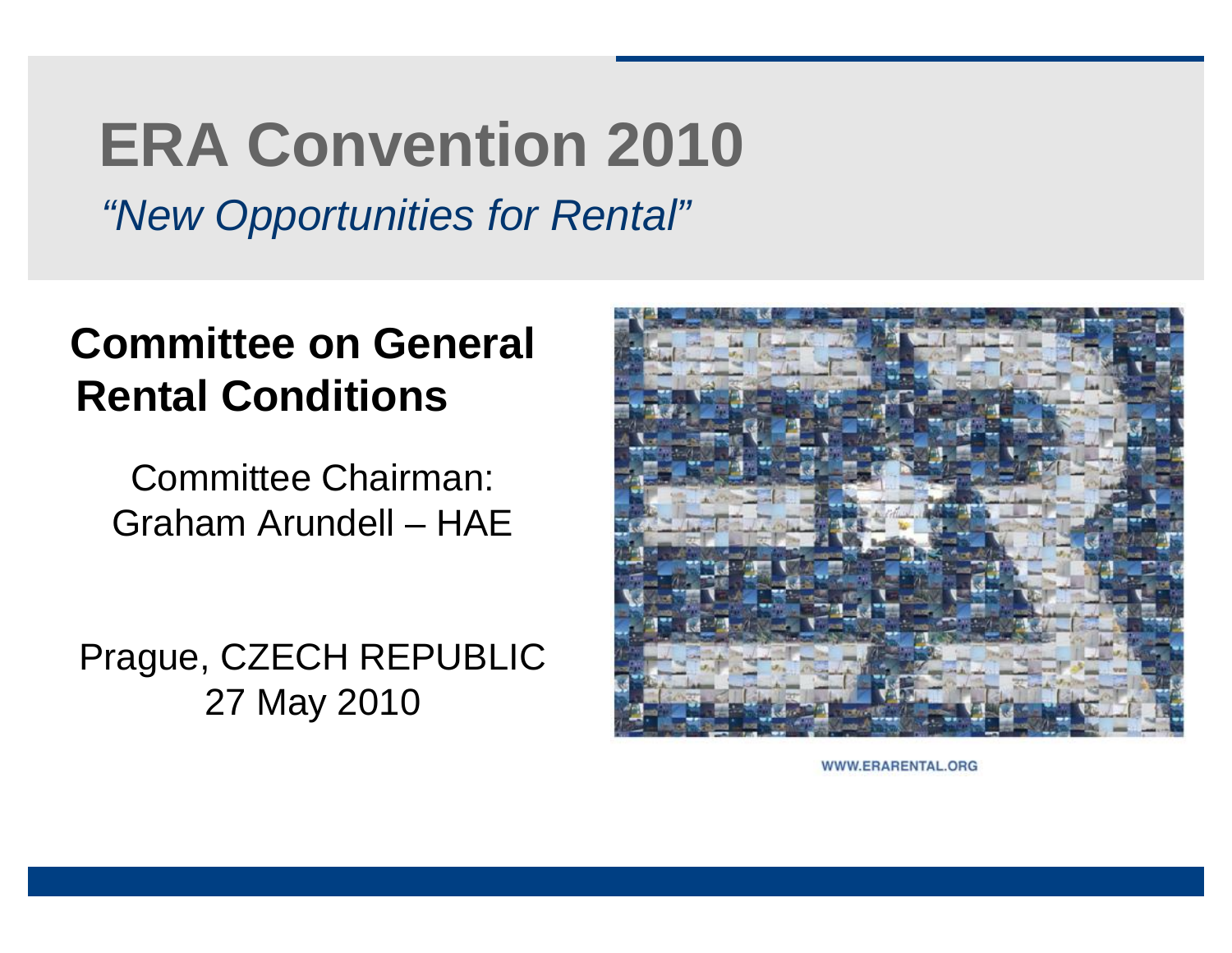

### **2010 Objectives**

- Framework to be developed for Business to Consumer terms & conditions
- Made available to all members & prospective members
- Worded to improve relevance & ensure compliance with EU law
- Not compulsory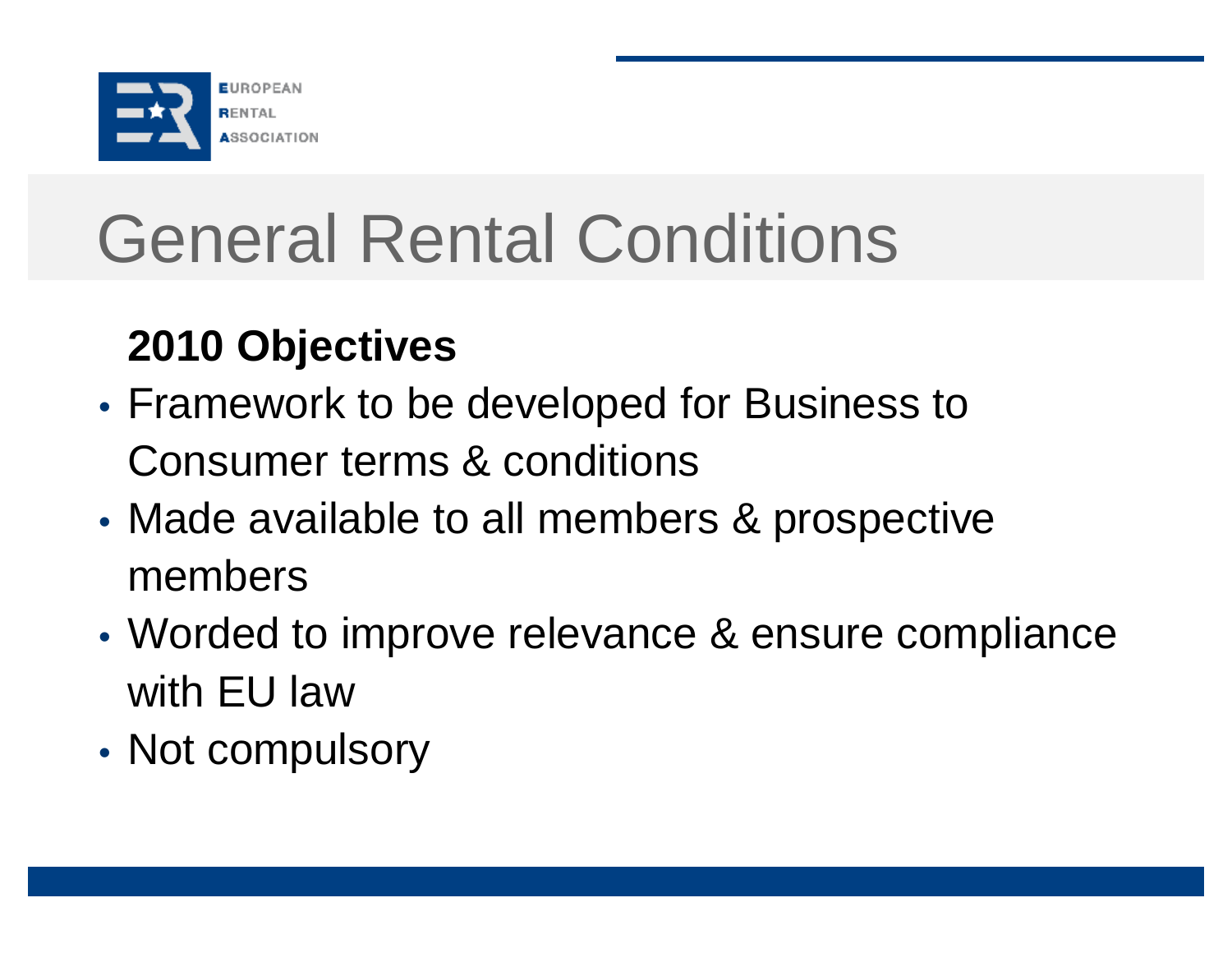

#### **2010 Achievements**

- Framework developed and drafted for Business to Consumer terms & conditions
- Agreement reached with CEN (Committee for European Standardisation)
- Work commenced on CWA (CEN Workshop Agreement)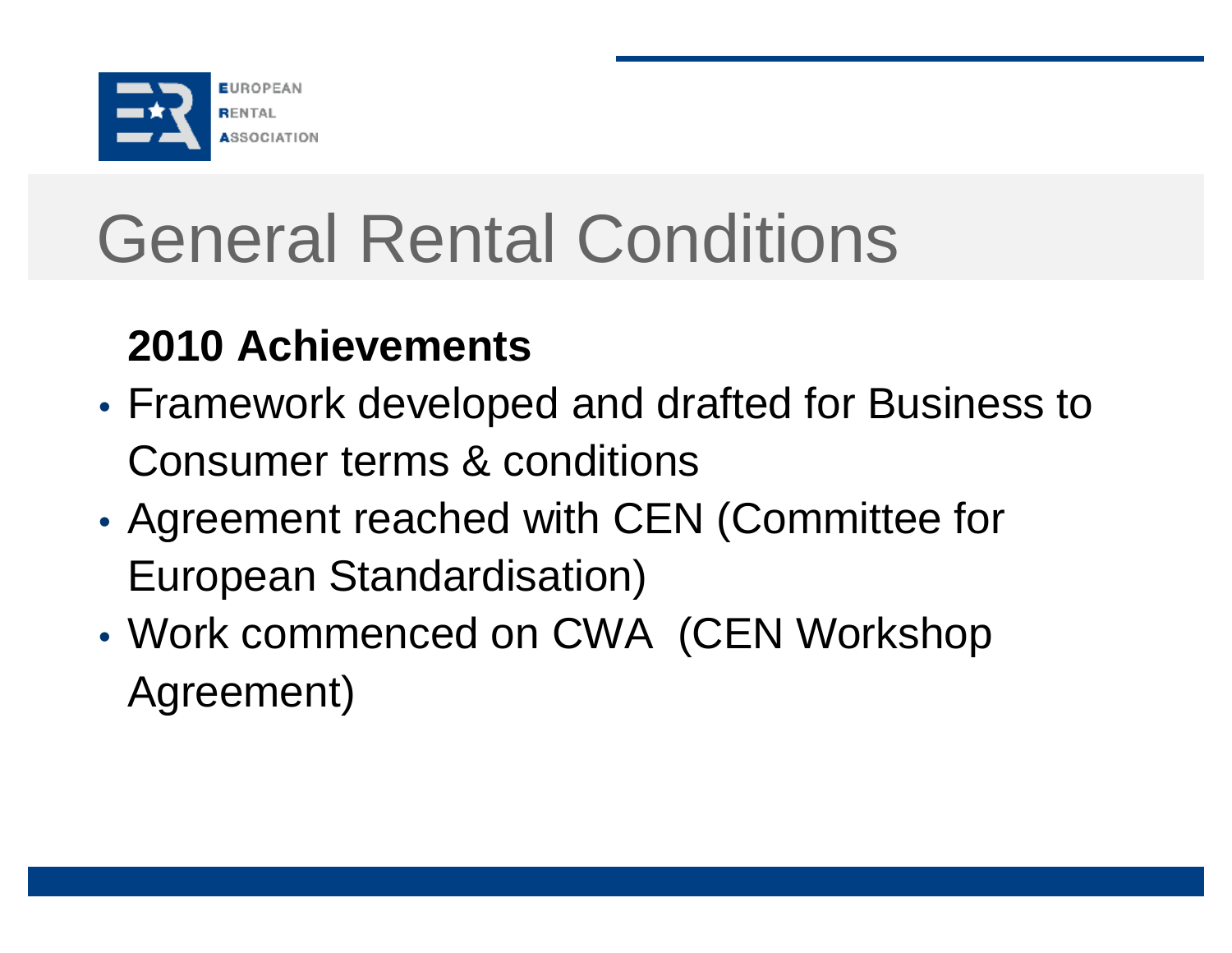

### **CWA Objectives**

- Develop standardised T & Cs for B to C based on ERA Framework
- Provide reference point for associations & companies to develop own T & Cs
- Improve contractual relations between professionals and consumers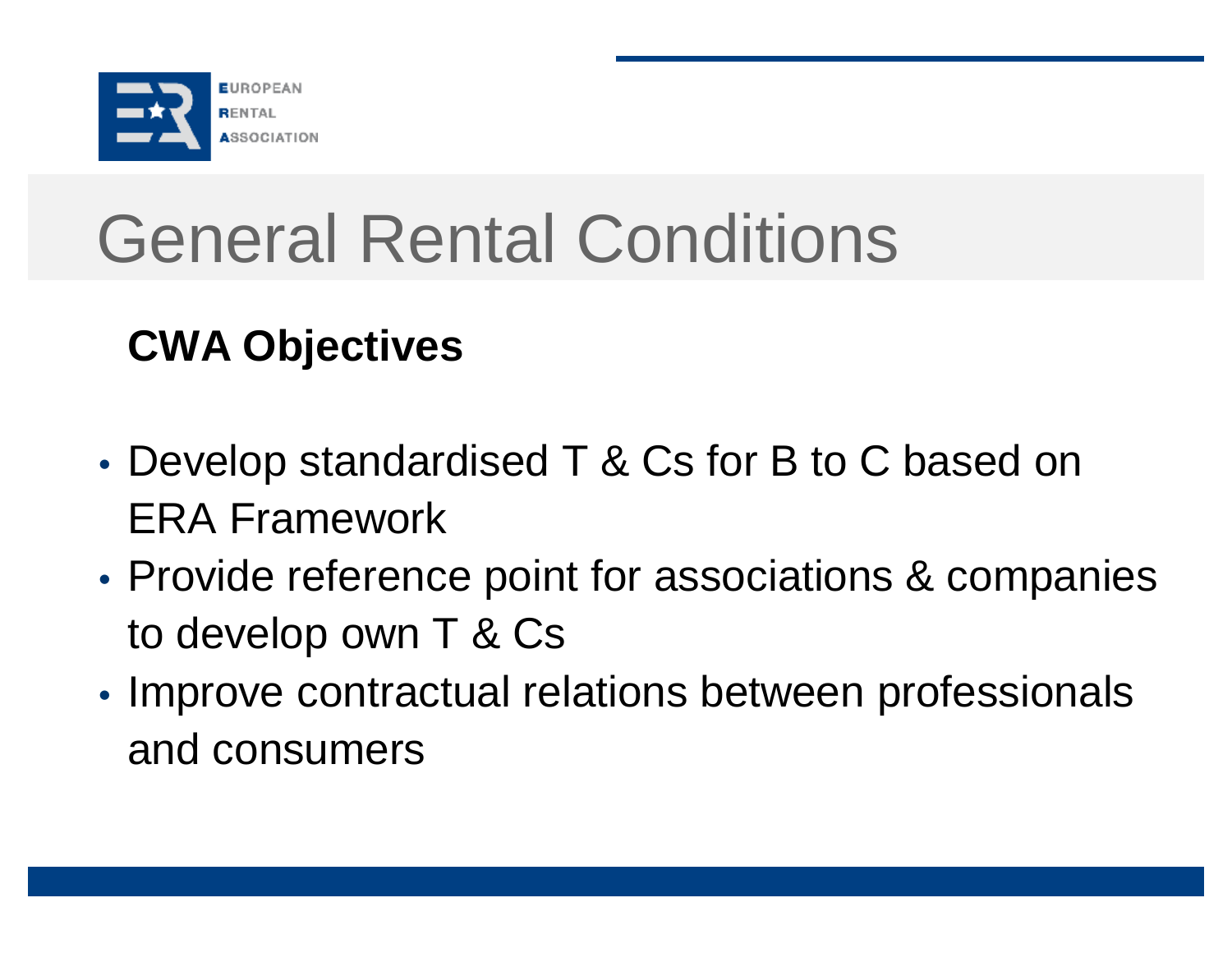

#### **CWA – How it works**

- ERA share copyright with CEN
- Business Plan prepared and agreed
- Group of stakeholders invited to attend
- ERA chair group
- AFNOR manage and facilitate meetings
- Kick off meeting 15 June 2010, Brussels
- Further 2/3 meetings
- Final draft and completion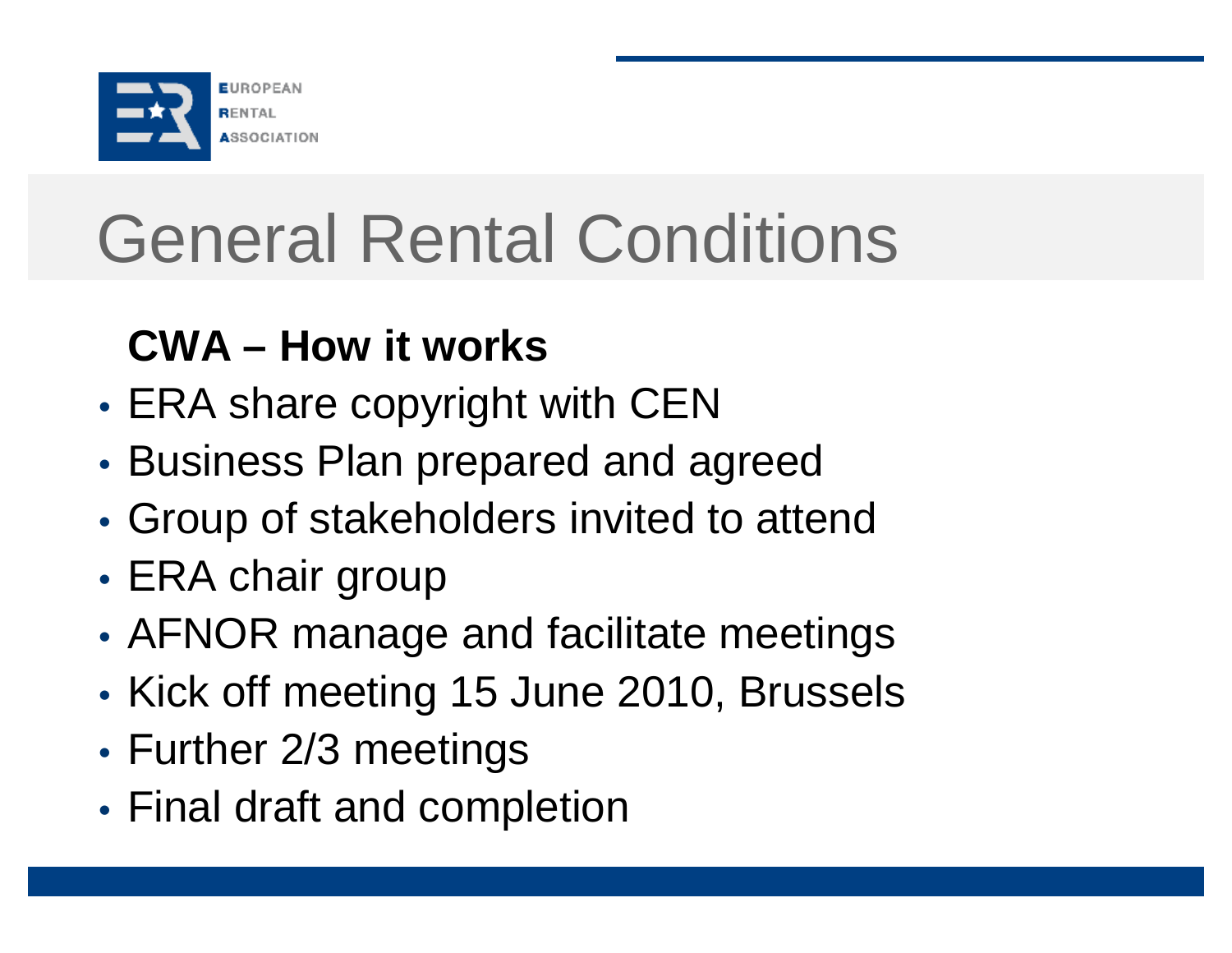

### **Work programme for 2011**

- CWA completion and publication
- Marketing of CWA
- Commence review of General Rental Conditions